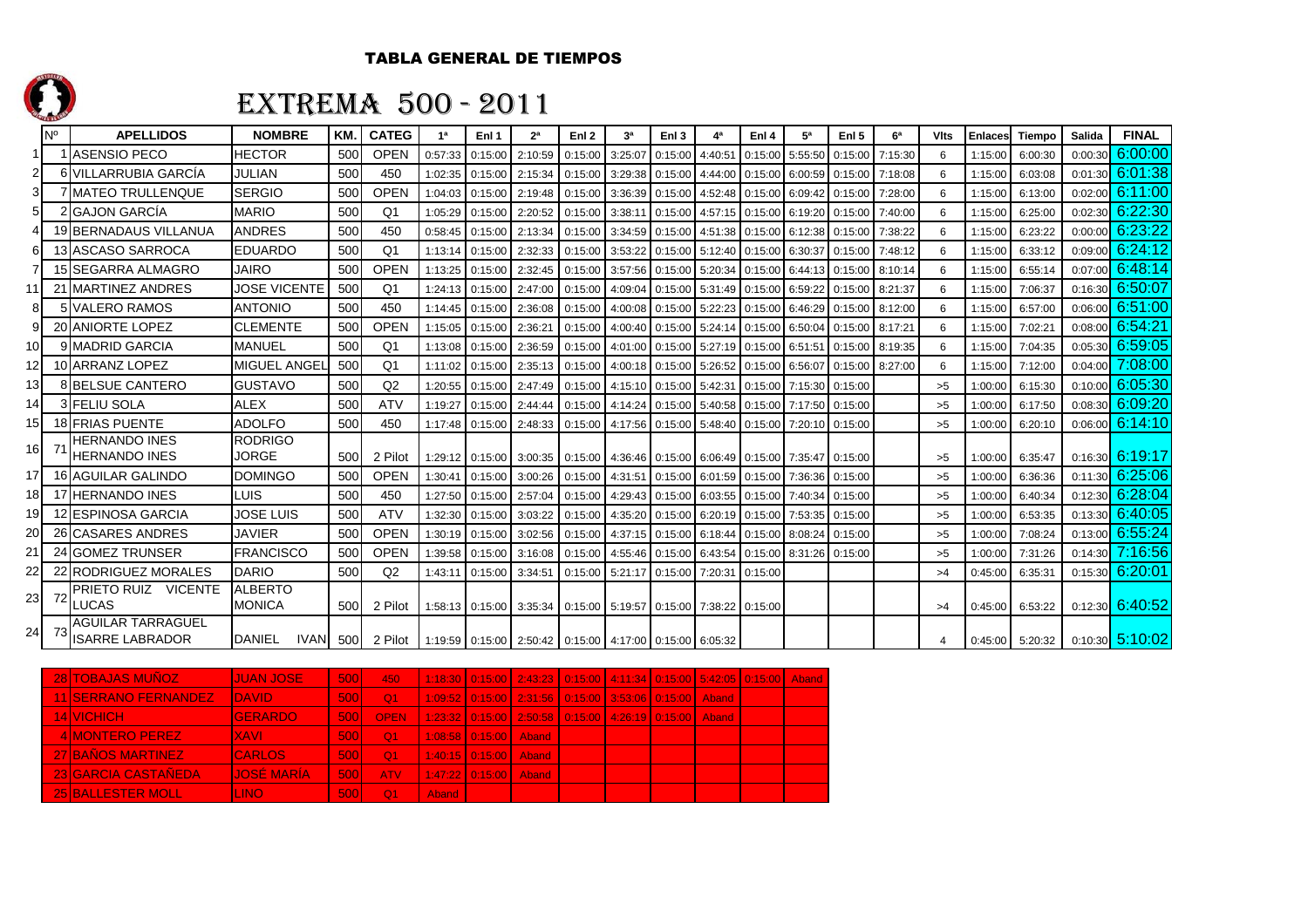

Nº

## EXTREMA 500 - 2011 TROFEO-300

#### **APELLIDOS NOMBRE KM. VEH CATEG 1ª Enl 1 2ª Enl 2 3ª Enl 3 4ª Vlts Enlaces Tiempo Salida FINAL** <sup>1</sup> 45 MOLINOS TOLON JOSE JESUS 300 Moto0 Trofeo 0:59:02 0:15:00 2:13:26 0:15:00 3:29:08 0:15:00 4:45:16 4 4:0:45 4 0:45:00 4:00:16 0:01:00 3:59:16 4:16:52 50 MARTINEZ LAZARO JJESUS ANGEL 300 Quad d Trofeo 1:07:54 0:15:00 2:26:31 0:15:00 3:44:48 0:15:00 5:05:22 4 4 4 0:45:00 4:20:22 0:03:30 4:16:52  $4.17 - 45$ 3 52 SANCHEZ ALIANA ENRIQUE ANT. 300 Moto0 Trofeo 1:10:12 0:15:00 2:28:54 0:15:00 3:48:59 0:15:00 5:09:15 4 0:45:00 4:24:15 0:06:30 4:17:45 4:20:45 66 SANZ BOLUDA JOSE LUIS 300 Moto Trofeo 1:10:25 0:15:00 2:31:40 0:15:00 3:51:30 0:15:00 5:12:15 <sup>4</sup> 0:45:00 4:27:15 0:06:30 4:20:45 $4:21:41$ 6 44 MAZA COTO ALEJANDRO 300 Moto 0 Trofeo 1:13:22 0:15:00 2:33:05 0:15:00 3:53:42 0:15:00 5:15:11 4 0:45:00 4:30:11 0:08:30 4:21:41  $4:25:29$ 54 LARDIN GARCIA JJOSE MARIA 300 Quad d Trofeo 1:10:14 0:15:00 2:31:50 0:15:00 3:52:40 0:15:00 5:14:59 4 4 0:45:00 4:29:59 0:04:30 4:25:29  $4:34:30$ 51 MOMPEL GRACIA FERNANDO 300 Quad d Trofeo 1:15:50 0:15:00 2:39:06 0:15:00 4:03:30 0:15:00 5:28:00 4:03:00 4 0:45:00 4:43:00 0:08:30 4:34:30 4:38:26 9 61 QUINTIN VAL DIEGO 1 300 Quad d Trofeo 1:16:25 0:15:00 2:42:07 0:15:00 4:07:16 0:15:00 5:32:56 4 4 4 0:45:00 4:47:56 0:09:30 4:38:26  $4:38:30$ 8 <sup>57</sup> TORRENT CABALLE MARC 300 Moto0 Trofeo 1:15:40 0:15:00 2:39:58 0:15:00 4:04:31 0:15:00 5:31:00 4:015:00 4 0:45:00 4:46:00 0:07:30 4:38:30 4:39:09 10 58 BEL ALBA BATISTE 300 Moto 0 Trofeo 1:18:59 0:15:00 2:41:37 0:15:00 4:07:43 0:15:00 5:33:09 4 4 0:45:00 4:48:09 0:09:00 4:39:09 4:39:24 11 56 BEL ALSO JUAN ANTONIO 300 Moto 0 Trofeo 1:18:21 0:15:00 2:42:09 0:15:00 4:08:40 0:15:00 5:34:24  $\boxed{0.45 \cdot 0.00 \cdot 0.000 \cdot 0.000 \cdot 0.000 \cdot 0.000 \cdot 0.000 \cdot 0.000 \cdot 0.000 \cdot 0.000 \cdot 0.000 \cdot 0.0000 \cdot 0.0000 \cdot 0.0000 \cdot 0.0000 \cdot 0.0000 \cdot 0.0000 \cdot 0.0000 \cdot 0.00$ 4:40:18 13 47 TERESA MILLAN JESUS | 300 Moto 0 Trofeo 1:20:45 0:15:00 2:42:57 0:15:00 4:10:20 0:15:00 5:36:18 4 4 0:45:00 4:51:18 0:11:00 4:40:18 4:45:33 12 48 ALIACAR BARRERA RAUL 300 Moto 0 Trofeo 1:10:37 0:15:00 2:33:37 0:15:00 4:08:40 0:15:00 5:35:33 4 4 0:45:00 4:50:33 0:05:00 4:45:33 4:50:33 <sup>14</sup> 53 NASARRE LARDIES VICTOR 300 Moto0 Trofeo 1:24:49 0:15:00 2:49:53 0:15:00 4:18:30 0:15:00 5:47:03 4 4 0:45:00 5:02:03 0:11:30 4:50:33 4:53:30 15 <sup>42</sup> GARCIA VITORIA MANUEL 300 Moto0 Trofeo 1:22:55 0:15:00 2:51:18 0:15:00 4:19:50 0:15:00 5:49:30 4:49:30 4 0:45:00 5:04:30 0:11:00 4:53:30 4:54:50 16 55 ECHEGOYEN SANCHEZ BORJA | 300 Quad d Trofeo 1:23:50 0:15:00 2:51:45 0:15:00 4:20:18 0:15:00 5:50:20 1 4 4 0:45:00 5:05:20 0:10:30 4:54:50 5:15:46 17 60 LOPEZ GÜIZA COSCAR FELIPE 300 Moto 0 Trofeo 1:27:43 0:15:00 3:02:18 0:15:00 4:37:44 0:15:00 6:14:46 4 4 0:15:00 4 0:45:00 5:29:46 0:14:00 5:15:46  $5:24:14$ 18 46 MIRO FARRERAS MANEL 300 Moto 0 Trofeo 1:31:19 0:15:00 3:11:24 0:15:00 4:43:09 0:15:00 6:22:14  $\qquad$  4 0:45:00 5:37:14 0:13:00 5:24:14 4:36:37 19 43 MARTIN IBAÑEZ MIGUEL 300 Moto Trofeo 1:46:13 0:15:00 3:27:42 0:15:00 5:22:37 0:15:00 >3 0:30:00 4:52:37 0:16:00 4:36:370:15:00 6:05:51 20 38 ARRESEIGOR MELENDEZ GONZALO 300 Quad d Trofeo 1:35:59 0:15:00 3:21:56 0:15:00 6:50:51 3 0:30:00 6:20:51 0:15:00 6:05:51

| <b>41 VILLAMOR ARCE</b>        | <b>JAVIER</b>      | 300 Quad |                        | Trofeo 1:26:38 0:15:00 2:58:56 0:15:00 4:30:38 0:15:00 Aband |       |       |  |
|--------------------------------|--------------------|----------|------------------------|--------------------------------------------------------------|-------|-------|--|
| <b>64 RIUS CLIMENT</b>         | <b>JOSEP MARIA</b> | 300 Moto |                        | Trofeo 1:37:00 0:15:00 3:15:48 0:15:00 5:03:57 0:15:00 Aband |       |       |  |
| <b>49 MENE PORTOLES</b>        | <b>PEDRO</b>       | 300 Moto |                        | Trofeo   1:15:55   0:15:00   2:39:20   0:15:00   Aband       |       |       |  |
| <b>59 LABASA LIGORRED</b>      | <b>GUILLERMO</b>   | 300 Moto |                        | Trofeo   1:26:15   0:15:00   2:57:25   0:15:00   Aband       |       |       |  |
| <b>39 ALVAREZ MARQUEZ</b>      | <b>JOSE LUIS</b>   | 300 Quad |                        | Trofeo   1:24:11   0:15:00   3:05:51   0:15:00   Aband       |       |       |  |
| 67 BENITO SANCHEZ              | <b>JAVIER</b>      | 300 Quad |                        | Trofeo 1:36:22 0:15:00 3:19:19 0:15:00                       |       | Aband |  |
| <b>36 CODEA OATUN</b>          | JON                | 300 Quad |                        | Trofeo 11:50:10 0:15:00 3:29:43 0:15:00                      |       | Aband |  |
| 40 GARAY GORDOBIL GARCIA JAIME |                    | 300 Quad |                        | Trofeo   1:40:56   0:15:00   3:32:54   0:15:00               |       | Aband |  |
| 65 ZARANDONA ARANA             | <b>GERMAN</b>      | 300 Quad | Trofeo 1:50:07 0:15:00 |                                                              | Aband |       |  |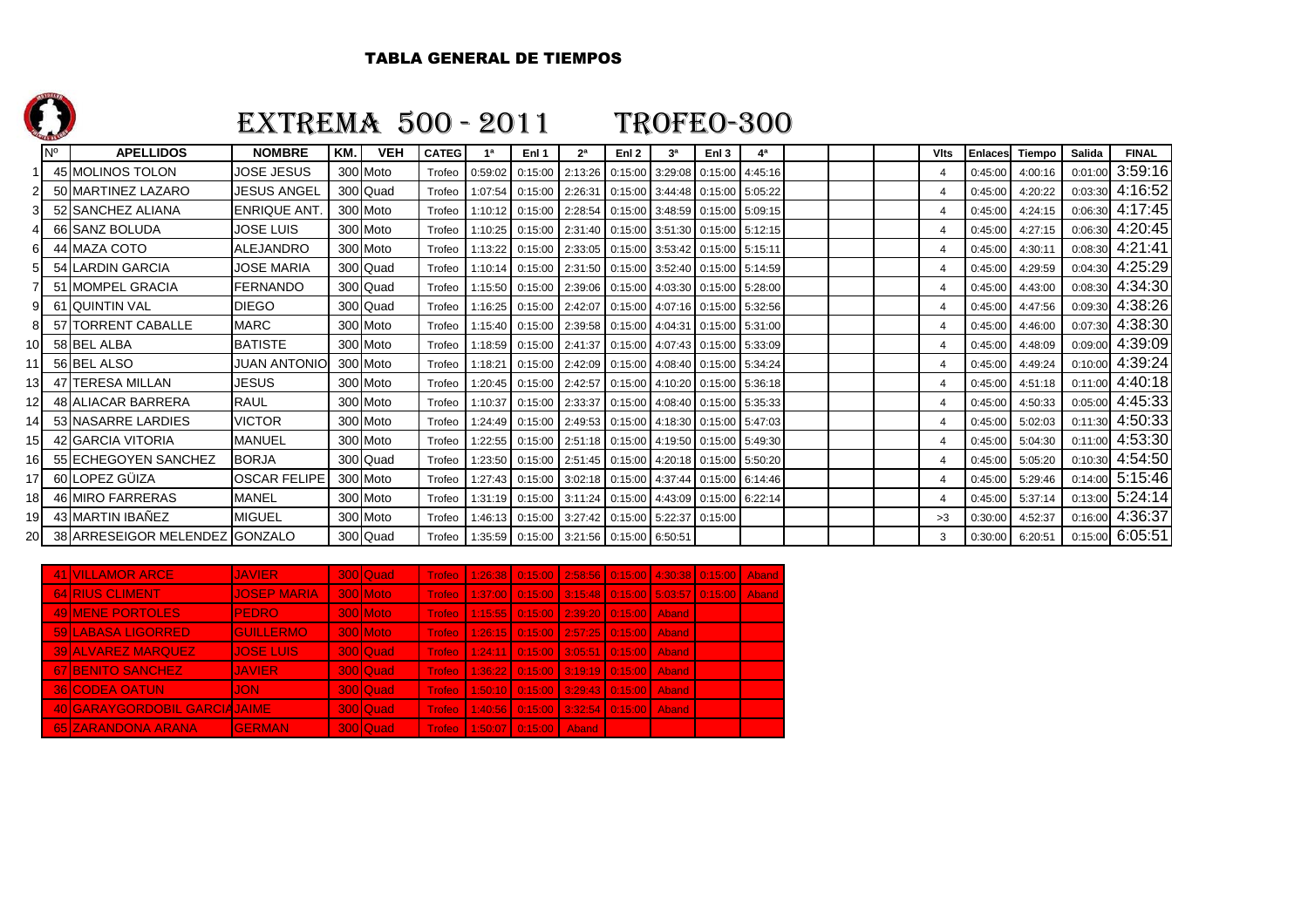

### EXTREMA 500 - 2011 POR CATEGORIAS

### MOTOS OPEN

| <b>N°</b> | <b>APELLIDOS</b>    | <b>NOMBRE</b>     | КM  | <b>CATEG</b> | <b>1a</b> | Enl 1 | 2 <sup>a</sup>                                                                                                | Enl <sub>2</sub> | за | Enl <sub>3</sub> | 4ª | Enl 4 | 5 <sup>a</sup> | Enl <sub>5</sub> | 6 <sup>a</sup> | Vits | <b>IEnlaces</b> | Tiempo          | Salida | <b>FINAL</b>      |
|-----------|---------------------|-------------------|-----|--------------|-----------|-------|---------------------------------------------------------------------------------------------------------------|------------------|----|------------------|----|-------|----------------|------------------|----------------|------|-----------------|-----------------|--------|-------------------|
|           | I IASENSIO PECO     | <b>HECTOR</b>     | 500 | <b>OPEN</b>  |           |       | 0:57:33   0:15:00   2:10:59   0:15:00   3:25:07   0:15:00   4:40:51   0:15:00   5:55:50   0:15:00   7:15:30   |                  |    |                  |    |       |                |                  |                |      | 1:15:00         | 6:00:30         |        | 0:00:30 6:00:00   |
|           | 7 IMATEO TRULLENQUE | <b>SERGIO</b>     | 500 | <b>OPEN</b>  |           |       | 1:04:03   0:15:00   2:19:48   0:15:00   3:36:39   0:15:00   4:52:48   0:15:00   6:09:42   0:15:00   7:28:00   |                  |    |                  |    |       |                |                  |                |      | 1:15:00 6:13:00 |                 |        | $0:02:00$ 6:11:00 |
|           | 15 SEGARRA ALMAGRO  | <b>JAIRO</b>      | 500 | <b>OPEN</b>  |           |       | $1:13:25$   0:15:00   2:32:45   0:15:00   3:57:56   0:15:00   5:20:34   0:15:00   6:44:13   0:15:00   8:10:14 |                  |    |                  |    |       |                |                  |                |      |                 | 1:15:00 6:55:14 |        | 0:07:00 6:48:14   |
|           | 20 ANIORTE LOPEZ    | <b>CLEMENTE</b>   | 500 | <b>OPEN</b>  |           |       | 1:15:05 0:15:00 2:36:21 0:15:00 4:00:40 0:15:00 5:24:14 0:15:00 6:50:04 0:15:00 8:17:21                       |                  |    |                  |    |       |                |                  |                |      | 1:15:00         | 7:02:21         |        | 0:08:00 6:54:21   |
|           | 16 AGUILAR GALINDO  | <b>DOMINGO</b>    | 500 | <b>OPEN</b>  |           |       | 1:30:41 0:15:00 3:00:26 0:15:00 4:31:51 0:15:00 6:01:59 0:15:00 7:36:36 0:15:00                               |                  |    |                  |    |       |                |                  |                | >5   | 1:00:00         | 6:36:36         |        | 0:11:30 6:25:06   |
|           | 26 CASARES ANDRES   | <b>JAVIER</b>     | 500 | <b>OPEN</b>  |           |       | 1:30:19 0:15:00 3:02:56 0:15:00 4:37:15 0:15:00 6:18:44 0:15:00 8:08:24 0:15:00                               |                  |    |                  |    |       |                |                  |                | >5   | 1:00:00         | 7:08:24         |        | 0:13:00 6:55:24   |
|           | 24 GOMEZ TRUNSER    | <b>IFRANCISCO</b> | 500 | <b>OPEN</b>  |           |       | 1:39:58   0:15:00   3:16:08   0:15:00   4:55:46   0:15:00   6:43:54   0:15:00   8:31:26   0:15:00             |                  |    |                  |    |       |                |                  |                | >5   | 1:00:00         | 7:31:26         |        | 0:14:30 7:16:56   |
|           | 14 VICHICH          | <b>GERARDO</b>    | 500 | <b>OPEN</b>  |           |       | 1:23:32 0:15:00 2:50:58 0:15:00 4:26:19 0:15:00 Aband                                                         |                  |    |                  |    |       |                |                  |                |      |                 |                 |        |                   |

#### MOTOS 450

| <b>N°</b> | <b>APELLIDOS</b>        | <b>NOMBRE</b>    | 'KM.       | <b>CATEG</b> | Enl 1 | 2 <sup>a</sup>                                                                                              | Enl <sub>2</sub> | за | Enl $31$ | 4ª | Enl 4 | <b>5ª</b> | Enl 5 | 6 <sup>a</sup> | <b>VIts</b> |         | <b>Enlaces</b> Tiempo | Salida | <b>FINAL</b>      |
|-----------|-------------------------|------------------|------------|--------------|-------|-------------------------------------------------------------------------------------------------------------|------------------|----|----------|----|-------|-----------|-------|----------------|-------------|---------|-----------------------|--------|-------------------|
|           | 6 VILLARRUBIA GARCÍA    | <b>JULIAN</b>    | 500        | 450          |       | 1:02:35 0:15:00 2:15:34 0:15:00 3:29:38 0:15:00 4:44:00 0:15:00 6:00:59 0:15:00 7:18:08                     |                  |    |          |    |       |           |       |                | 6           | 1:15:00 | 6:03:08               |        | 0:01:30 6:01:38   |
|           | 19 BERNADAUS VILLANUA   | <b>ANDRES</b>    | 500        | 450          |       | 0:58:45   0:15:00   2:13:34   0:15:00   3:34:59   0:15:00   4:51:38   0:15:00   6:12:38   0:15:00   7:38:22 |                  |    |          |    |       |           |       |                | -6          | 1:15:00 | 6:23:22               |        | 0:00:00 6:23:22   |
|           | 5 VALERO RAMOS          | <b>ANTONIO</b>   | 500        | 450          |       | 1:14:45   0:15:00   2:36:08   0:15:00   4:00:08   0:15:00   5:22:23   0:15:00   6:46:29   0:15:00   8:12:00 |                  |    |          |    |       |           |       |                | 6           |         | 1:15:00 6:57:00       |        | 0:06:00 6:51:00   |
|           | 18 FRIAS PUENTE         | <b>ADOLFO</b>    | 500        | 450          |       | 1:17:48   0:15:00   2:48:33   0:15:00   4:17:56   0:15:00   5:48:40   0:15:00   7:20:10   0:15:00           |                  |    |          |    |       |           |       |                | >5          |         | $1:00:00$ 6:20:10     |        | $0.06:00$ 6:14:10 |
|           | 17 HERNANDO INES        | ILUIS            | 500        | 450          |       | 1:27:50   0:15:00   2:57:04   0:15:00   4:29:43   0:15:00   6:03:55   0:15:00   7:40:34   0:15:00           |                  |    |          |    |       |           |       |                | >5          |         | 1:00:00 6:40:34       |        | 0:12:30 6:28:04   |
|           | <b>28 TOBAJAS MUNOZ</b> | <b>JUAN JOSE</b> | <b>500</b> | 450          |       | 1:18:30   0:15:00   2:43:23   0:15:00   4:11:34   0:15:00   5:42:05   0:15:00   Aband                       |                  |    |          |    |       |           |       |                |             |         |                       |        |                   |

### QUAD Q1

| $N^{\circ}$ | <b>APELLIDOS</b>            | <b>NOMBRE</b>       | KM.         | <b>CATEG</b>   |       | Enl 1                   | 2 <sup>a</sup>                                                                                              | Enl 2 | за | Enl <sub>3</sub> | 4ª | Enl 4 | Enl 5 | 6ª | <b>Vits</b> |         | Enlaces Tiempo    | Salida | <b>FINAL</b>    |
|-------------|-----------------------------|---------------------|-------------|----------------|-------|-------------------------|-------------------------------------------------------------------------------------------------------------|-------|----|------------------|----|-------|-------|----|-------------|---------|-------------------|--------|-----------------|
|             | 2 GAJON GARCIA              | <b>MARIO</b>        | 500         | Q1             |       |                         | 1:05:29   0:15:00   2:20:52   0:15:00   3:38:11   0:15:00   4:57:15   0:15:00   6:19:20   0:15:00   7:40:00 |       |    |                  |    |       |       |    |             |         | 1:15:00 6:25:00   |        | 0:02:30 6:22:30 |
|             | 13 ASCASO SARROCA           | <b>EDUARDO</b>      | 500         | Q1             |       |                         | 1:13:14   0:15:00   2:32:33   0:15:00   3:53:22   0:15:00   5:12:40   0:15:00   6:30:37   0:15:00   7:48:12 |       |    |                  |    |       |       |    |             |         | $1:15:00$ 6:33:12 |        | 0:09:00 6:24:12 |
|             | 21 MARTINEZ ANDRES          | <b>JOSE VICENTE</b> | 500         | Q1             |       |                         | 1:24:13 0:15:00 2:47:00 0:15:00 4:09:04 0:15:00 5:31:49 0:15:00 6:59:22 0:15:00 8:21:37                     |       |    |                  |    |       |       |    |             | 1:15:00 | 7:06:37           |        | 0:16:30 6:50:07 |
|             | 9 MADRID GARCIA             | <b>MANUEL</b>       | 500         | Q1             |       |                         | 1:13:08 0:15:00 2:36:59 0:15:00 4:01:00 0:15:00 5:27:19 0:15:00 6:51:51 0:15:00 8:19:35                     |       |    |                  |    |       |       |    |             | 1:15:00 | 7:04:35           |        | 0:05:30 6:59:05 |
|             | 10 ARRANZ LOPEZ             | <b>MIGUEL ANGEL</b> | 500         | Q1             |       |                         | 1:11:02 0:15:00 2:35:13 0:15:00 4:00:18 0:15:00 5:26:52 0:15:00 6:56:07 0:15:00 8:27:00                     |       |    |                  |    |       |       |    |             |         | 1:15:00 7:12:00   |        | 0:04:00 7:08:00 |
|             | <b>11 SERRANO FERNANDEZ</b> | <b>DAVID</b>        | 500         | $\Omega$ 1     |       |                         | 1:09:52 0:15:00 2:31:56 0:15:00 3:53:06 0:15:00 Aband                                                       |       |    |                  |    |       |       |    |             |         |                   |        |                 |
|             | <b>IMONTERO PEREZ</b>       | <b>XAVI</b>         | 500         | $\Omega$ 1     |       | $1:08:58$ 0:15:00 Aband |                                                                                                             |       |    |                  |    |       |       |    |             |         |                   |        |                 |
|             | <b>27 BAÑOS MARTINEZ</b>    | <b>CARLOS</b>       | 500         | $\Omega$ 1     |       |                         | 1:40:15 0:15:00 Aband                                                                                       |       |    |                  |    |       |       |    |             |         |                   |        |                 |
|             | <b>25 BALLESTER MOLL</b>    | LINO-               | <b>5001</b> | Q <sub>1</sub> | Aband |                         |                                                                                                             |       |    |                  |    |       |       |    |             |         |                   |        |                 |